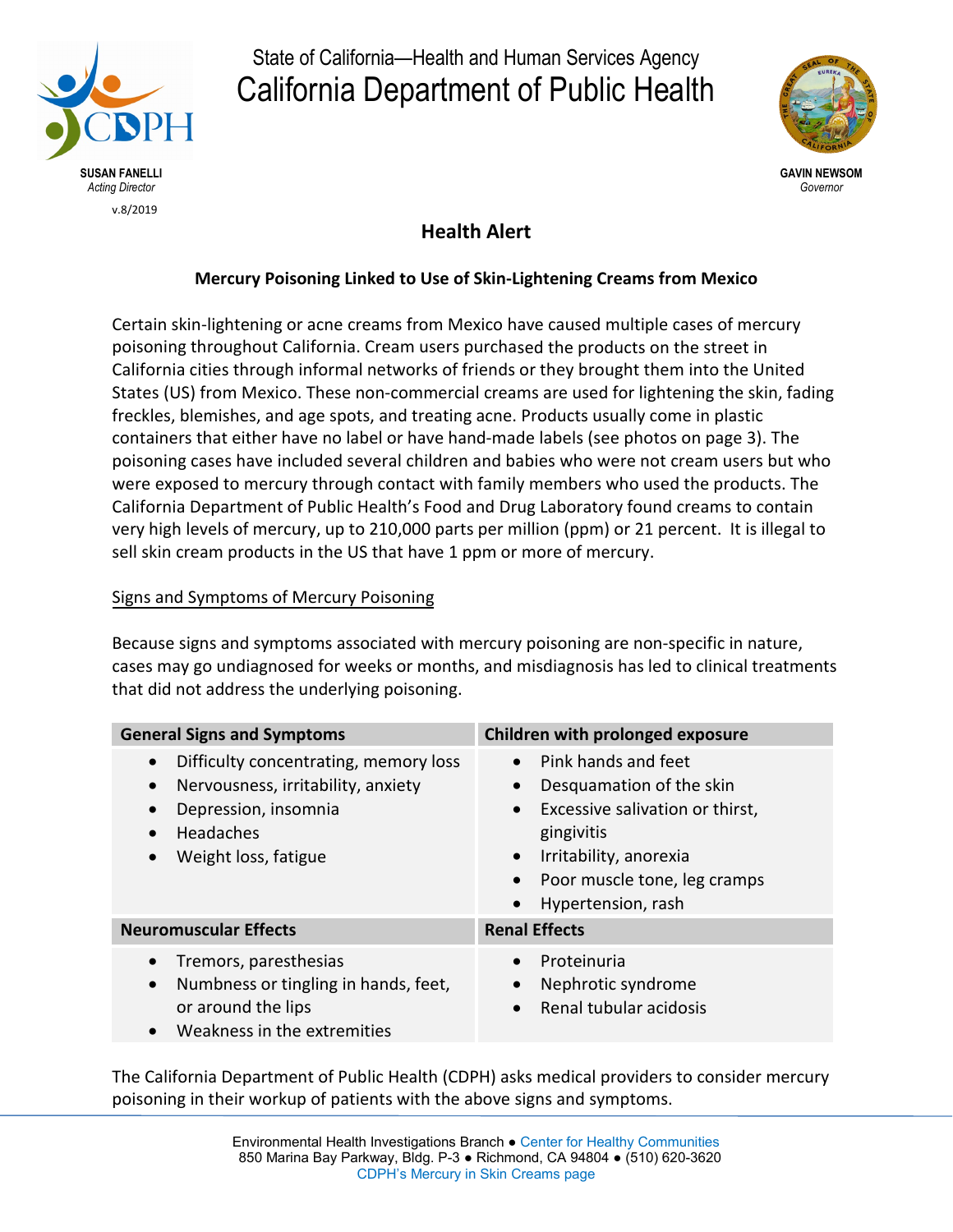Patients who use these creams and have symptoms of mercury poisoning should have their blood and urine tested for mercury. Providers should urge patients to stop using unlabeled or hand-labeled products immediately. Because homes of skin cream users can become contaminated, other family members should be assessed for mercury poisoning. Any cases of mercury poisoning should be reported to the local public health or environmental health authorities, as well as to Poison Control (1-800-222-1222), who can provide advice about whether chelation therapy may be needed.

#### Examples of Cases in California

- 1. A Sacramento woman is currently in the hospital in a semi-comatose state after using a Pond's-labeled skin cream tainted with methylmercury. This is the first reported case of methylmercury poisoning of this type linked to a skin cream in the United States. The woman obtained the skin cream through an informal network that imported the cream from Mexico. This type of cream is used by consumers as a skin lightener and to remove spots and wrinkles. The mercury was not added by the Pond's manufacturer, but by a third party after purchase. Please see the Sacramento County News Release for more information (https://www.saccounty.net/news/latest-news/Pages/Tainted-Skin-Cream-Results-in-Mercury-Poisoning.aspx).
- 2. In 2014, following two hospitalizations, a 20-month-old baby was diagnosed with mercury poisoning. The baby exhibited hypertension, refusal to walk, irritability, difficulty sleeping and required a nasogastric tube for poor appetite. The baby's mother used a skinlightening cream from Mexico. The baby was most likely exposed to mercury through physical contact with the mother or from contact with contaminated household items. The cream used by the mother contained 38,000 ppm of mercury and the baby's mercury urine level was 52 µg/g creatinine. Through contact tracking of friends who also used the cream, an additional six households with 40 individuals, half of whom were children, were found to be exposed to mercury. Many of the family's personal belongings were discarded because they were contaminated with mercury.
- 3. In 2013, following several emergency room visits, consultations with a neurologist, and a week-long hospitalization, a 16-year-old was admitted to a pediatric intensive care unit for almost a month after using a homemade cream from Mexico for acne. His symptoms progressed rapidly from weakness in his legs to involuntary muscle twitching. Later he developed severe back pain; diffuse and visible fasciculations of the extremities, tongue, and lips; unsteady gait; delirium; agitation; sleep disturbances; diaphoresis; persistent tachycardia; and hypertension. A renal sonogram revealed inflammation. The adolescent's mercury urine level was 144  $\mu$ g/g creatinine from a spot urine and 208  $\mu$ g/g creatinine from a 24-hour urine. The creams he used contained from 96,000 ppm to 210,000 ppm of mercury. He had only been using the acne cream twice a day for about six weeks before the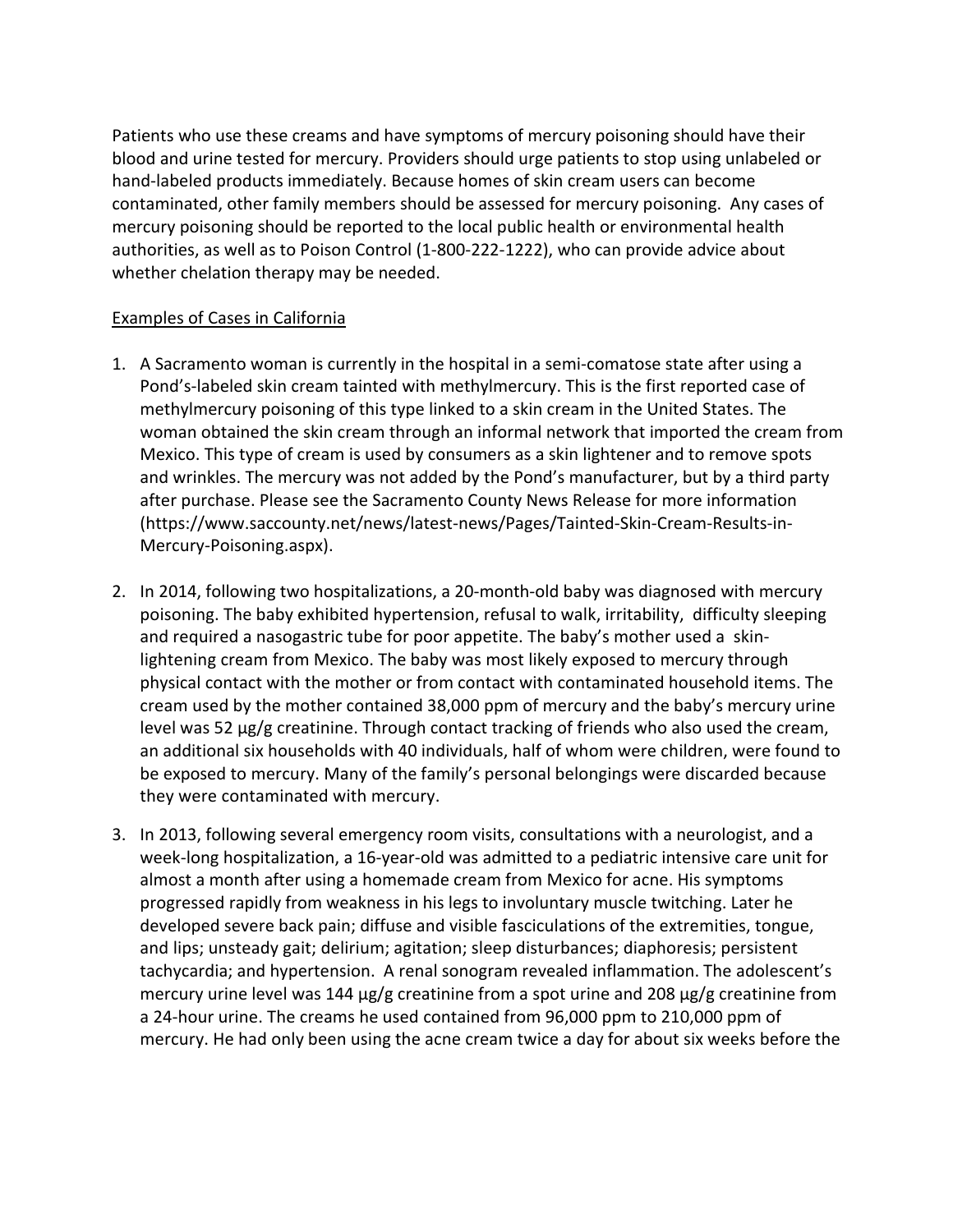onset of symptoms. Eleven family members were affected by mercury exposure, and almost all furniture and personal belongings were disposed of.

4. In 2010, a 39-year-old Latino woman and her four-year-old child were found to have elevated urine mercury levels after participating in a health study. The woman had  $482 \mu g/g$  creatinine of mercury in urine and the four-year-old child had 107  $\mu g/g$  creatinine. A clinical examination showed that the woman experienced mild to moderate symptoms of mercury toxicity, including numbness and tingling in her hands and lips, dizziness, forgetfulness, headaches, depression, irritability, and anxiety. The four-year-old appeared to be developing normally with no clinical symptoms of mercury toxicity. The woman had used a skin-lightening cream from Mexico for three years to fade freckles and age spots but her child did not use the cream. An additional twenty one friends and family were assessed for mercury poisoning and five homes were inspected for contamination. The creams used contained between 20,000 ppm and 57,000 ppm of mercury in the form of mercurous chloride.

#### Sources of these products

All California cases have resulted from use of skin creams originating in Mexico. In some cases, the skin creams were purchased in either Jalisco or Michoacan, Mexico, and then brought into the US. In other cases, the products were sold on the street in California cities, or through informal networks of friends. In two cases, a pharmacy in Mexico adulterated a commercial skin cream by adding powder and oil containing vitamins and other ingredients that included mercury; this product was then carried into California. In nearly all the cases, the skin creams were shared with family and friends and often used by adolescents for acne. See additional photos of [Face Creams Conta](https://www.cdph.ca.gov/Programs/CCDPHP/DEODC/EHIB/CPE/CDPH%20Document%20Library/Word%20Creams%20Doc_FINAL_ADA.pdf)ining Mercury purchased in California.

#### **Examples of non-commercial and commercial skin-lightening or acne creams found in CA**



Creams come in all types of containers Unlabeled creams collected in 2010

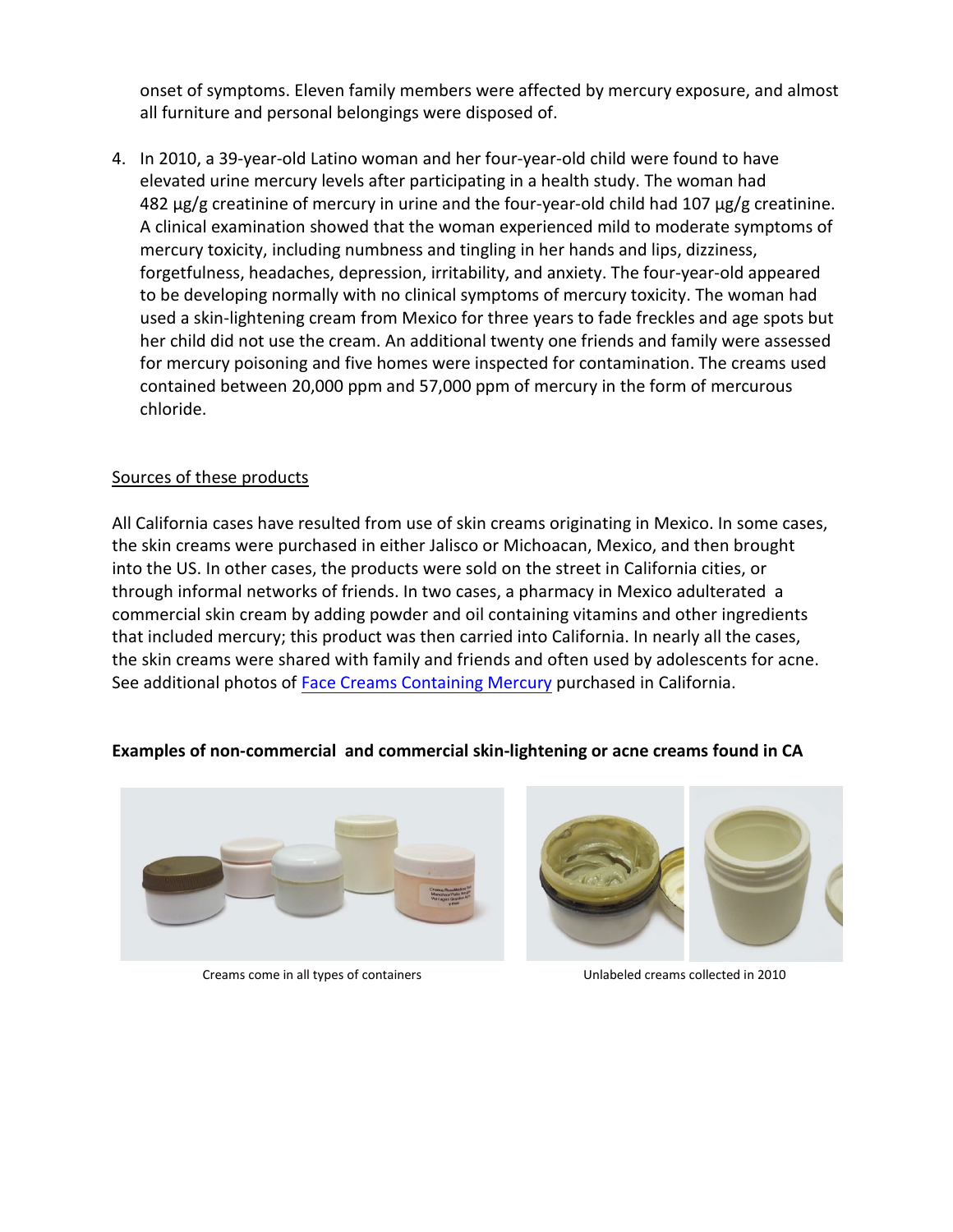



Pond's cream adulterated in Mexico in 2010.



Unlabeled cream used by index case in 2013 Cream collected in 2014 with hand-made label



Pond's cream adulterated in Mexico in 2019. Cream is particularly toxic due to the organic mercury content.

#### Mercury Absorption and Toxicity

The CDPH Environmental Health Laboratory identified inorganic mercury in the form of mercurous chloride (also known as calomel) found in most of the creams tested. This is different from organic mercury (methylmercury), which is found in the cream from 2019, but is usually found seafood. Inorganic mercury in skin cream is absorbed following application to the skin; it is retained in the body and toxic levels can develop gradually with prolonged use. Among young children, contact with adult cream users' skin, contaminated air and household items contribute to exposure via dermal absorption, inhalation and hand-to-mouth behavior. Breastfeeding could also contribute to exposure. The target organs for toxic effects are the central nervous system and kidneys. Organic mercury, such as that found in the 2019 cream usually Most inorganic mercury is excreted in the urine. The biological half-life is about 45-60 days.

However, in patients with mercury urine levels > 5 µg/g creatinine, testing for urinary mercury should be repeated every couple of months to confirm that levels are declining until the urine level is below 5 µg/g creatinine. If levels are not dropping accordingly, contamination of the home or continued cream use should be suspected.

#### Home Contamination

The mercury from these creams can easily spread from the skin of the affected user to clothing and bedding, and on to surfaces and furniture throughout the home where the creams are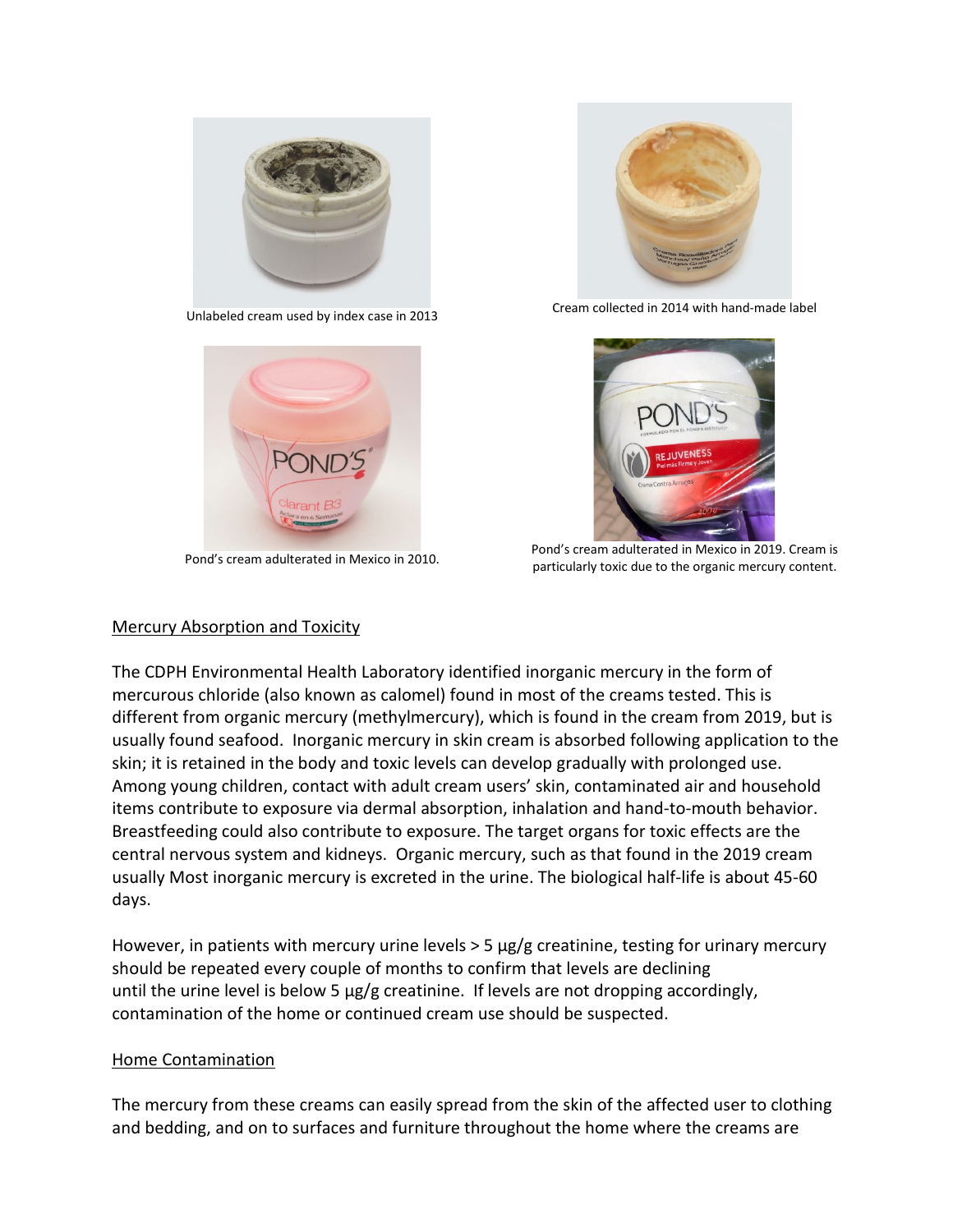used. From these surfaces, through mechanisms that are poorly understood, some of the mercury gets into the air in the home. As a result, until the home is assessed and decontaminated, every person in the home where these products are used is at risk for mercury poisoning.

## Medical Testing

The most accurate method to confirm exposure to inorganic mercury is a urine test. A first morning void has up to an 85% correlation with a 24-hour collection, which is the most accurate test. The 95<sup>th</sup> percentile of urine mercury concentrations from the nationally representative National Health and Nutrition Examination Survey was

2.09  $\mu$ g/g creatinine<sup>[1](#page-4-0)</sup> (n=2865). Occupational studies have demonstrated non-specific symptoms when urine mercury levels are between 25-50 µg/L, renal tubular effects and changes in plasma enzymes at 50  $\mu$ g/L, and objective tremor at 100  $\mu$ g/L. However, in nonoccupational cases in California, severity of symptoms of mercury poisoning do not correlate well with urinary mercury levels. Some individuals appear to be more sensitive than others to the development of symptoms associated with mercury exposure.

Renal function tests, including a urinalysis, creatinine, BUN, urine microglobulin, and microalbuminuria, should be performed in individuals with elevated urine mercury levels.

Mercury may also be measured in whole blood. However, blood mercury levels are not accurate indicators of inorganic mercury exposure. Total mercury in blood is normally less than 6 µg/L. Elevated blood mercury levels should be followed up with urine tests as described above.

Choose a laboratory to conduct repeated urinary mercury monitoring with detection limits below 5 µg/L. Laboratory normal values may not reflect a health protective level and we therefore recommend monitoring patients until urinary mercury levels fall below 5  $\mu$ g/g creatinine or 5  $\mu$ g/L.

## Medical Treatment and Follow Up

 $\overline{a}$ 

Mild to moderate symptoms may resolve over a period of months without therapy. Since skin-lightening or acne creams are commonly used throughout the world, it is often difficult for affected patients to believe that these products can be harmful to their health or the health of their children. When signs and symptoms of neurologic or renal impairment are present, chelation therapy may be considered. Chelation should only be performed in consultation with medical toxicologists with expertise in heavy metals. Contact Poison Control

<span id="page-4-0"></span><sup>&</sup>lt;sup>1</sup> Urine mercury may be reported as the mass of the metal per volume of urine (ie, mcg/L) or as the mass of the metal per gram of creatinine (ie, mcg/g creatinine). Adjustment for creatinine, which reduces the impact of variation in urine flow rate, can be of value in comparing serial measurements obtained in the same individual (eg, workplace biomonitoring) or in evaluating dose-response trends in small population studies. However, when one is assessing a "creatinine-corrected" result, the urine concentration of the metal (Hg/L) and of creatinine (g creatinine/L) should also be reviewed individually. Kosnett, Michael J, "Mercury" ( [http://www.accessmedicine.com\)](http://www.accessmedicine.com/)